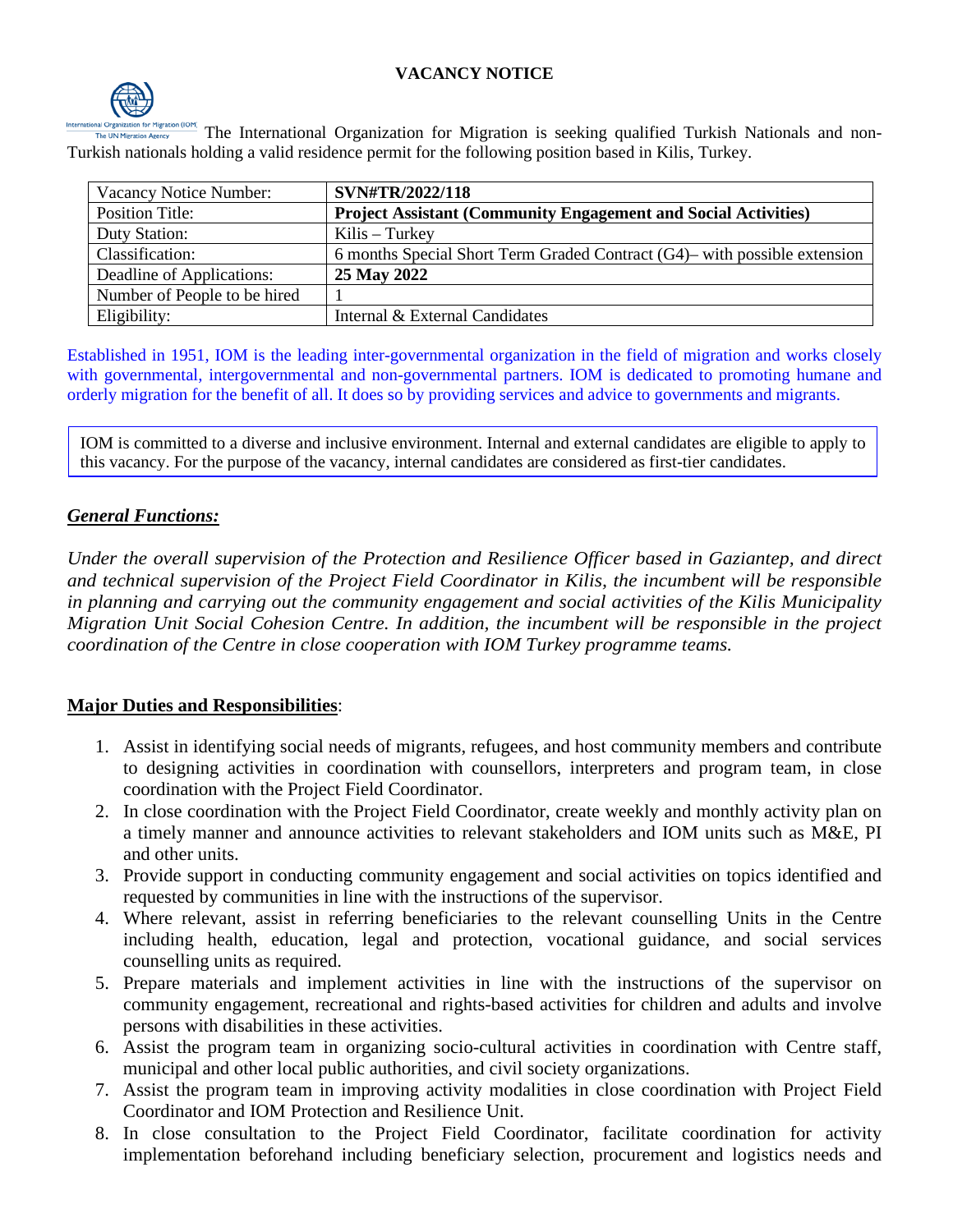follow up the activities with IOM support units such as Logistics, PI, MEAL, IT, Procurement, QC etc. environment.

- 9. Assist the Project Field Coordinator in participating in relevant field visits undertaken by the Kilis Municipality Migration Unit Social Cohesion Centre and/or organize field visits if required,
- 10. Assist the program team in reporting weekly, monthly, periodic achievements, progress, challenges, actions taken, and lesson learned in realization of activities and duties,
- 11. Assist in provision of necessary statistics, information, feedback, documentation regarding the requests.
- 12. In close consultation to the Project Field Coordinator, meet and liaise with relevant local public authorities and civil society organizations to improve access to social activities for migrants, refugees, and host community members
- 13. Work closely with other counsellors and interpreters of the Centre,
- 14. Perform other duties as may be assigned.

## **Required Qualifications:**

## **Education:**

- University degree in Psychology, Special Education, Guidance and Counselling, Social Work, Sociology, or a related field from an accredited academic institution, with two years of relevant professional experience.
- Completed High school degree from an accredited academic institution, with four years of relevant professional experience.

#### **Experience:**

- Experience in relevant field and in working with vulnerable groups;
- Proven experience in facilitating community support activities and social activities for migrants, refugees and host community members;
- Proven analytical, interpersonal, mediation, creative thinking and organizational skills;
- Excellent level of computer literacy;
- Experience in liaising with governmental authorities, other national/international institutions.
- Prior experience working with migrant children and adults will be an advantage.

#### **Languages:**

- Fluency in **English** and **Turkish** is required.
- Working knowledge of **Arabic** is advantageous.

#### **Required Competencies**

The incumbent is expected to demonstrate the following values and competencies:

#### **Values**

• Inclusion and respect for diversity: Shows respect and sensitivity towards gender, culture, ethnicity, religion, sexual orientation, political conviction and other differences.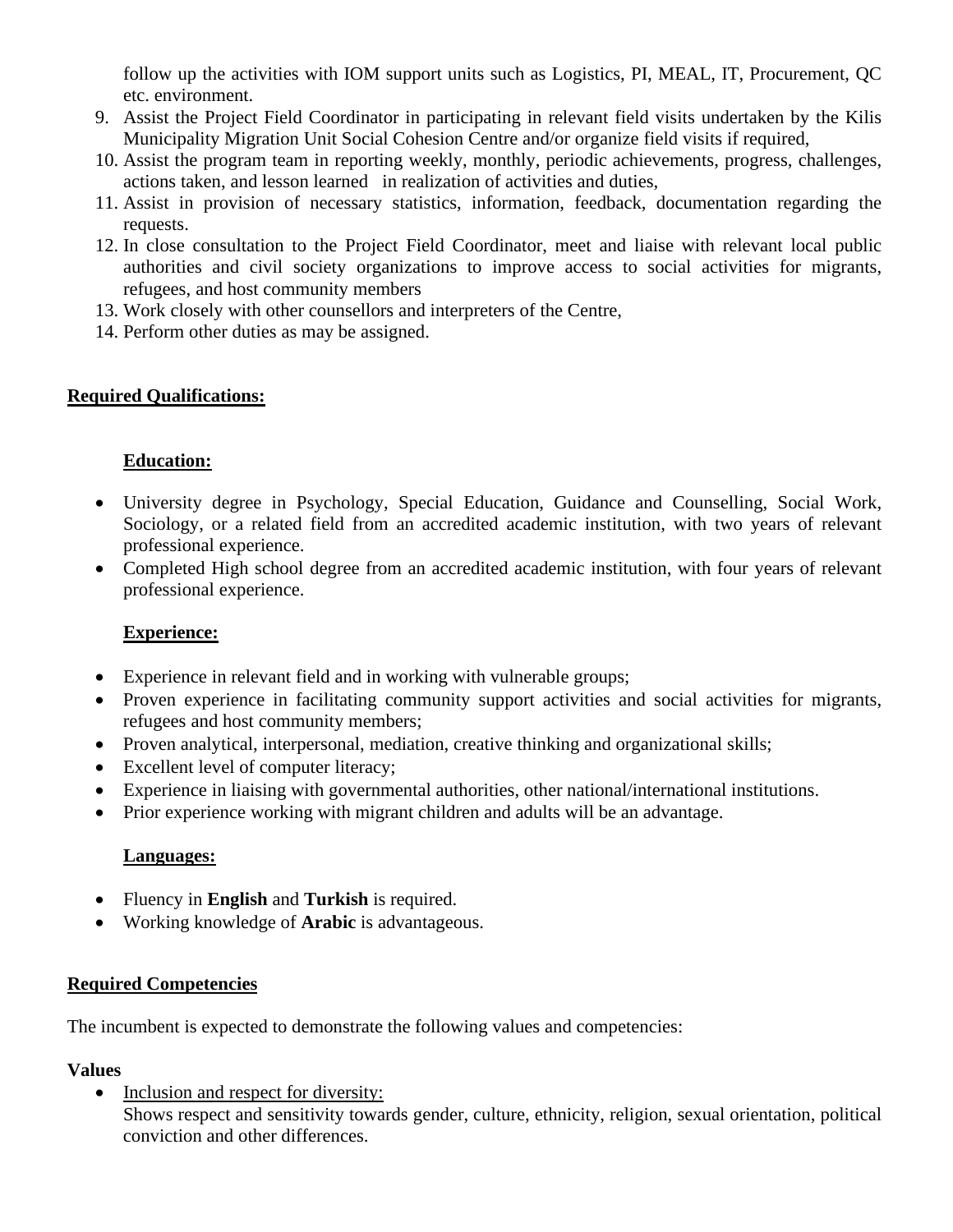- Integrity and transparency:
	- Upholds and promotes the Standards of Conduct and Unified Staff Regulations and Rules.
	- Delivers on commitments; manages the organization's resources reliably and sustainably.
	- Embraces and encourages transparency, balancing this with the need for discretion and confidentiality as appropriate.
- Professionalism:
	- Demonstrates professional competence and mastery of subject matter and willingness to improve knowledge and skills.
	- Shows self-control and persistence when faced with difficult problems and remains calm in stressful situations.
	- Is conscientious and efficient in meeting commitments, observing deadlines and achieving results.

# **Core Competencies** – behavioural indicators *level 1*

• Teamwork: Establishes strong relationships with colleagues and partners; relates well to people at all levels.

• Is fully aware of the team purpose, respects and understands individual and collective responsibilities.

• Willingly puts in extra effort without being asked and adopts a "hands-on" approach whenever necessary to achieve team objectives.

- Coordinates own work with that of the team to meet agreed priorities and deadlines.
- Delivering Results:
	- •Produces quality results and provides quality services to clients.
	- Meets goals and timelines for delivery of products or services.
	- Shows understanding of own role and responsibilities in relation to expected results.
- Managing and sharing knowledge:

• Shares knowledge and learning willingly, and proactively seeks to learn from the experiences of others.

- Accountability:
	- •Accepts personal responsibility for quality and timeliness of work.
	- Operates in compliance with organizational regulations and rules.

• Accepts and gives constructive criticism; acknowledges and corrects mistakes and apply lessons learned for improvement.

- Communication:
- Presents information using language and sequence of ideas that is easy for recipients to understand.

# **Other:**

Any offer made to the candidate in relation to this vacancy notice is subject to funding confirmation.

Appointment will be subject to certification that the candidate is medically fit for appointment, accreditation, any residency or visa requirements, and security clearances.

Only candidates residing in either the country of the duty station or from a location in a neighbouring country that is within commuting distance of the duty station will be considered. In all cases, a